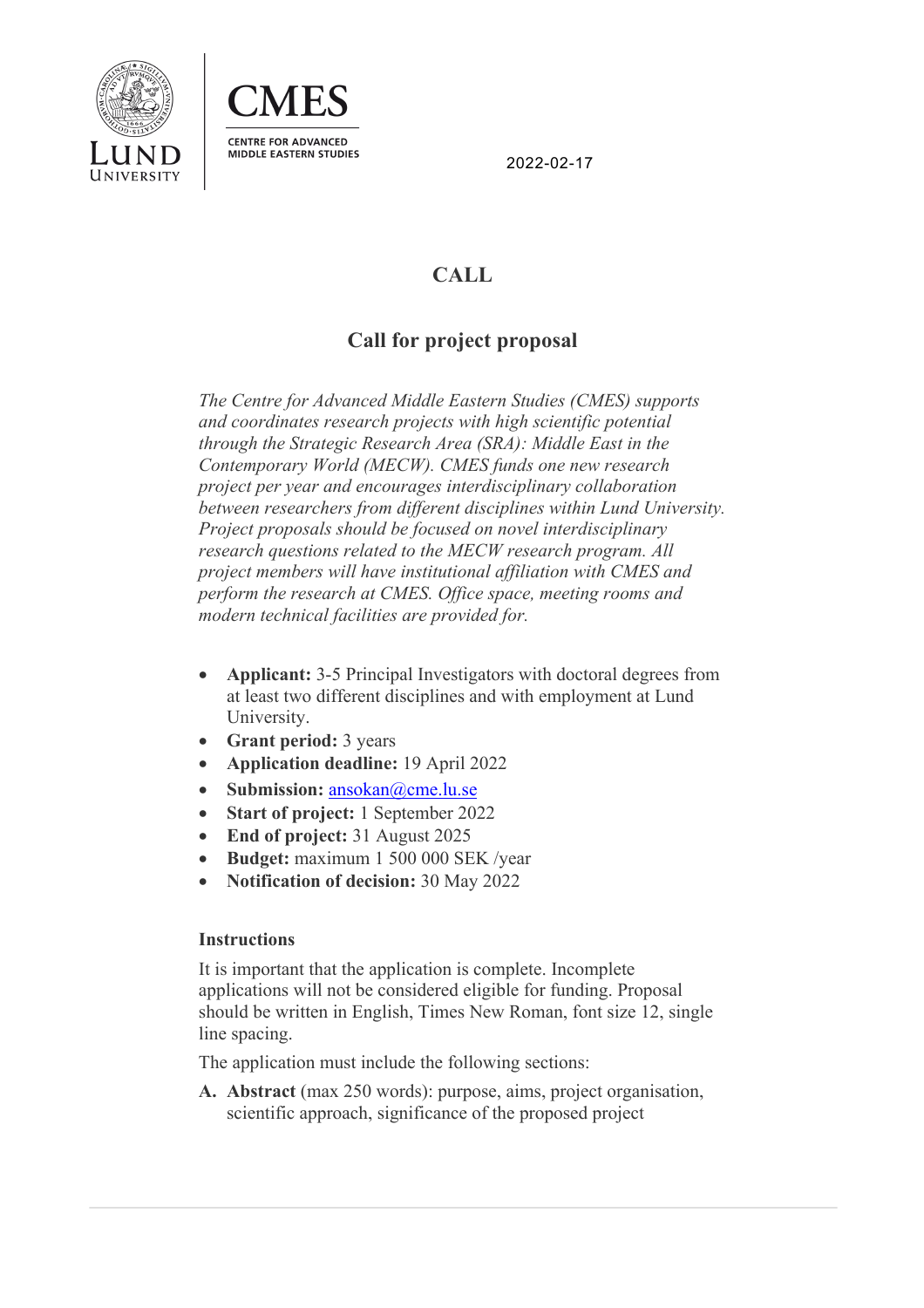## **B. Project proposal**

- 1. Title
- 2. Word count: (maximum 3 000 words excl. references)
- 3. Purpose and aims
- 4. State-of-the-art
- 5. Significance, scientific novelty and relevance to the four themes of the MECW-research program (see www.cmes.lu.se)
- 6. Theory and scientific method (research design: method, data collection)
- 7. Time plan, milestones and implementation
- 8. Project organisation (project leader, management and how each of the team members will contribute to the implementation of the project)
- 9. National and international research collaboration (a wider network of collaborating researchers can be linked to the project). International scholars are welcome to participate in the research, but are not funded and have no obligations to CMES. Their expertise cannot be decisive for the feasibility of the project.
- 10. Publication and dissemination plan

## **C. Budget**

The budget should include costs for salaries, travel, material and other costs, including a brief justification of costs. The salaries are to be calculated based on monthly salary plus employer benefits. Indirect costs (OH) are not to be included in the budget. Indirect costs at Lund University and faculty level are automatically added to the requested funds. Overhead is not paid to the departments as CMES provides the workspace and administrative services.

- **D. CV and list of publications** (maximum 10 of the most important publications) of each PI in the project team.
- **E. Statement**: If the project proposal has been applied for or will be applied for elsewhere this should be mentioned in the application. In case research funding is received elsewhere for the same project, CMES funding will be withdrawn.
- **F.** The applicant should ensure that the research is compatible with the ethical guidelines of the Swedish Research Council and that ethical review is carried if necessary.
- **G. Signatures and supportive letter from Head of Department**  should be enclosed to the application.
- **H. Submission of application**: ansokan@cme.lu.se

## **Conditions for research funding**

All publications generated from the project must include an acknowledgement of funding: "This research is supported by the MECW-research program and the Centre for Advanced Middle Eastern Studies, Lund University".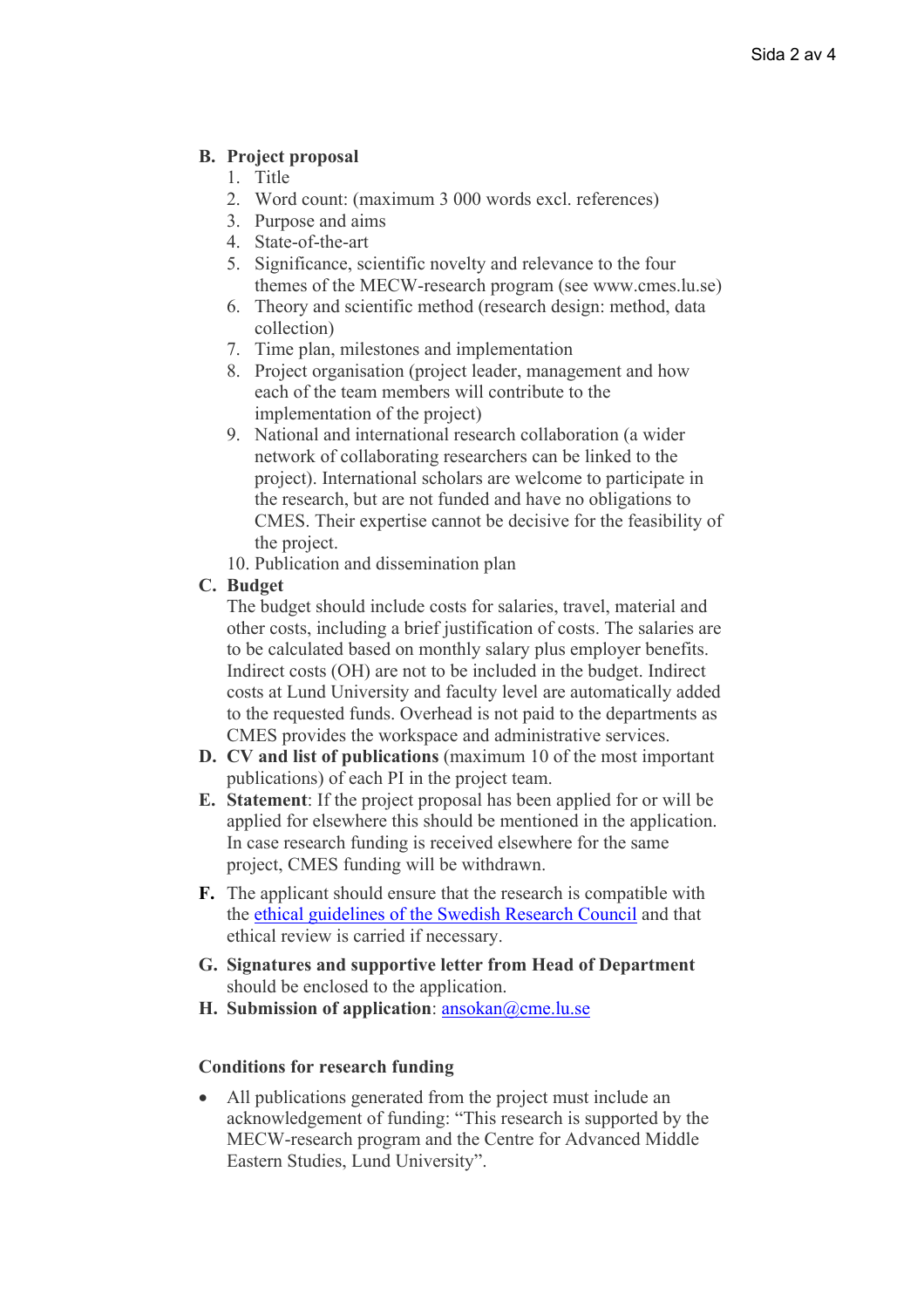- All publications, conference proceedings and societal outreach related to the project should be registered in the Lund University data base LUCRIS with affiliation to MECW and CMES. This information should also be forwarded to the CMES web editor on a regular basis for dissemination on CMES website and social media.
- Research funded by CMES should strive to be published Open Access (extra costs for Open Access are supported by Lund University Central Library and CMES).
- The research grant must not merely constitute auxiliary funding for current operations or other projects in progress.
- The research funding is not paid to a project group as regular research funding. The researchers' salaries are paid through the CMES, and the financial and administrative services are provided by the CMES staff. On completion of a project (the last day of the project time), the project will no longer have access to any funds. Any remaining funding will stay with CMES.
- The economic arrangement assumes that the main applicant and co-applicants take a leave of absence from their positions, which corresponds to the working hours at CMES. If a researcher changes employer during the project period, they can remain in the group but without payment. If a participant is unable to perform the research at CMES, the remuneration will cease. The project can, if possible, replace the participant with another employee at LU.
- Employment at Lund University has to be secured to cover the entire project period. Note that researchers already funded by CMES during the project period cannot apply. It is possible to include a post-doc researcher, but this person has to be named in the application with secured support of employment with Head of Department.
- After approval by the Head of Department and principal supervisor, doctoral students are welcome to be part of a project, but without remuneration. As unpaid members, they have no obligations to CMES. The composition of the project in terms of expertise can therefore not decisively be based on the knowledge contributed by a doctoral student.
- Three months after the funding ends, the researcher is to submit a final report on the conducted research.